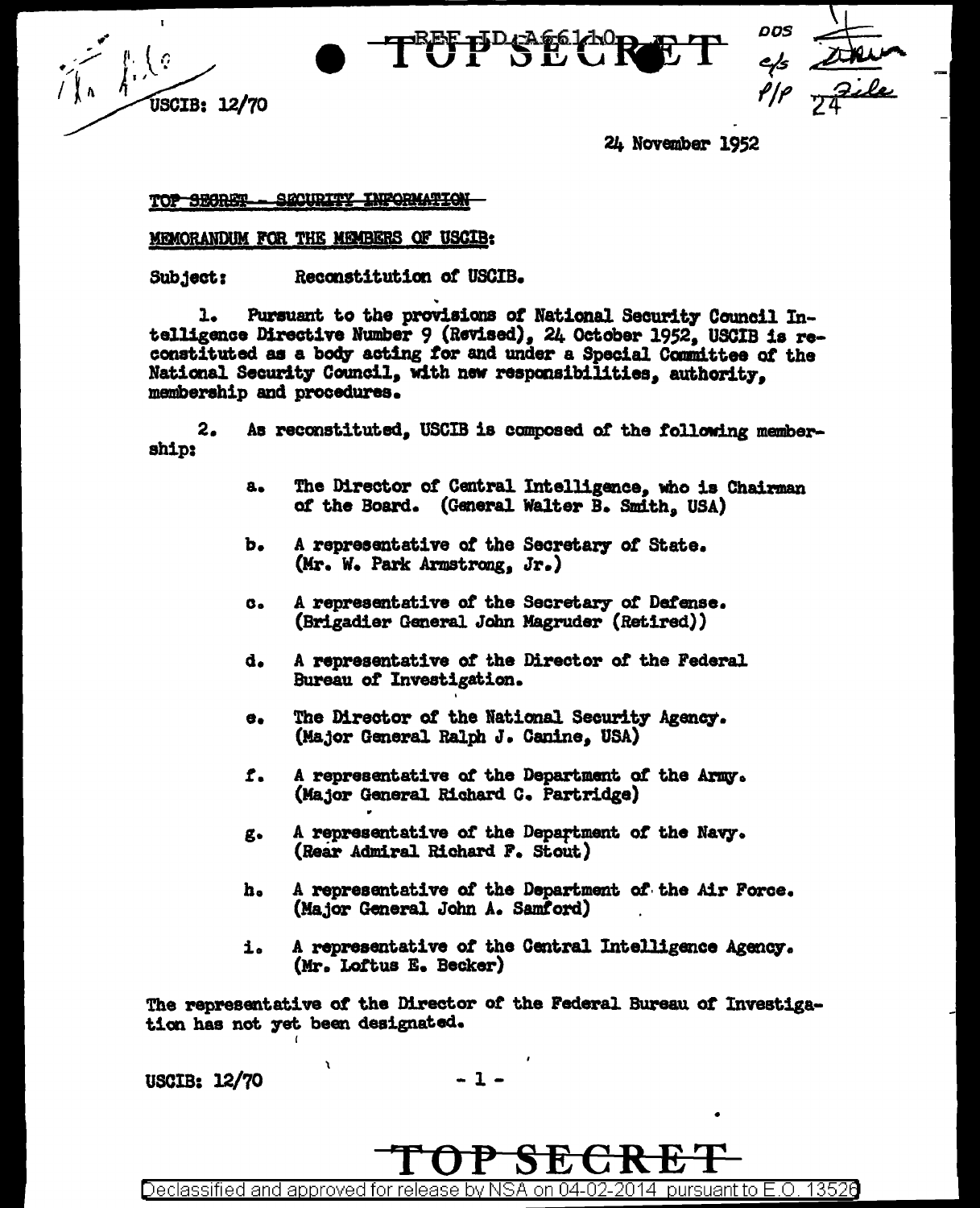USCIB: 12/70

..

24 November 1952

TOP SECRET - SECURITY INFORMATION

Subject: Reconstitution of USCIB. ~-~----------~-~-----~-------------

REF ID:A66110 TOP SECRE

*3.* It is tunber provided that USCIB shall have a atatt headed by an executive secretary who shall be appointed by the Chairman with the approval *ot* the Board. The Chairman has designated the undersigned Acting Executive Secretary. USCIB. subject to Board approval.

4. Accordingly, USCIB as previously organized has been superseded by the organization outlined above, and the responsibility for handling all USCIB matters now rests with the newly-constituted body. However, there are two important items of business initiated by the old Board remaining unfinished, namely:

- a. The Ad Hoc Committee report on the proposed revision *ot* Appendix B, BRUSA Agreement (USCIB JJ/294, 12 Nov 52).
- b. Final action on the matter of USAF "Category III" Requirements (See USCIB 13/292. 10 Nov  $52)$ .

In order that continuity will not be lost on these important matters, the Chairman desires that they be considered by the "old" Board on 28 November 1952, at 1430. Immediateq following this meeting the reconstituted Board will be convened by the Chairman. Final agenda for each meeting are forwarded herewith.

 $\frac{1}{2}$  JONES

Acting Executive Secretary. USCIB

Inclosurea - 2

- lo Agenda tor 80th USCIB Meeting (Part I).
- 2. Agenda for 80th USCIB Meeting (Part. II).

USCIB: l2./70

-2-

TOP SECRET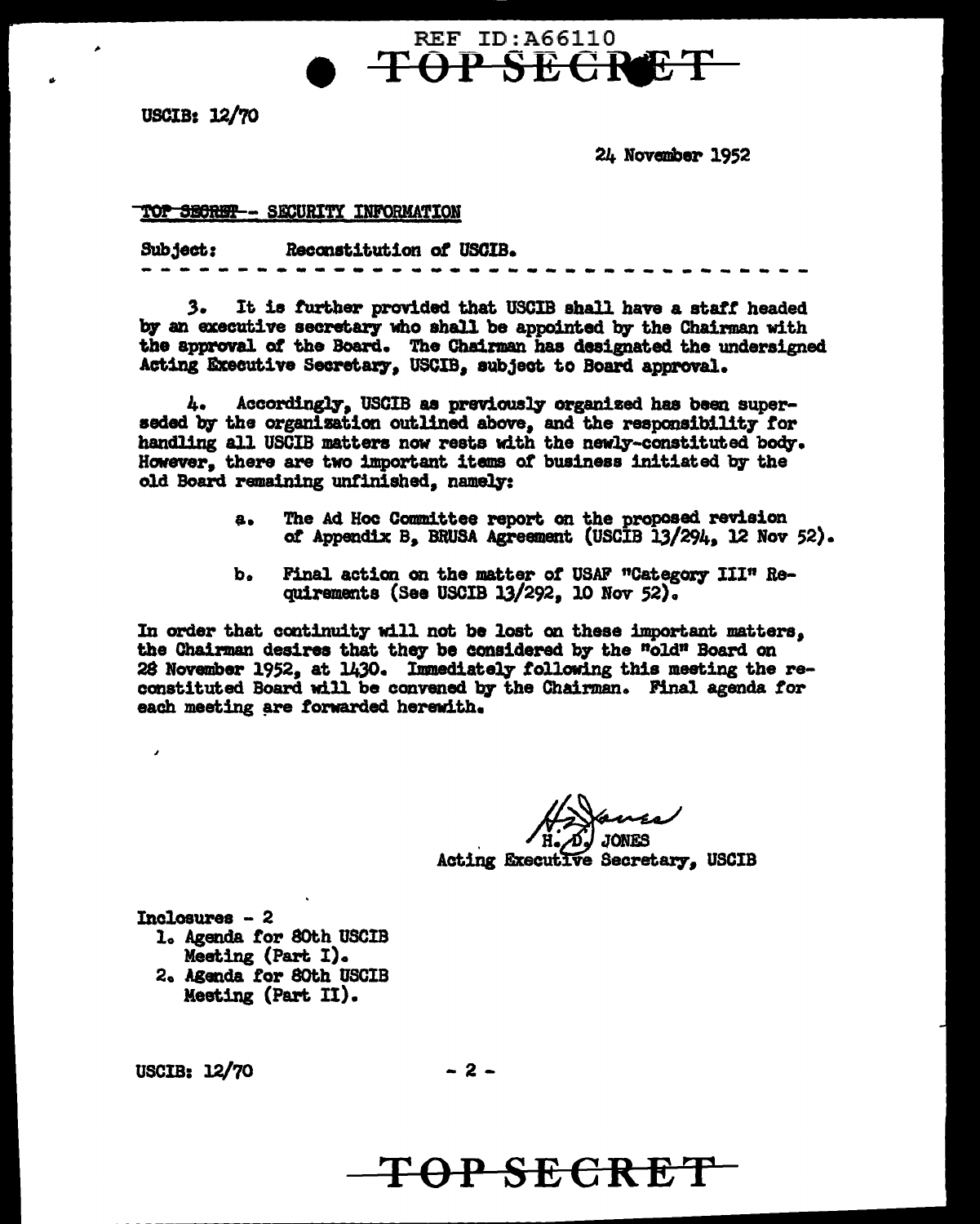## TOF SECRET

×

### UNITED STATES COMMUNICATIONS INTELLIGENCE BOARD

### **AGENDA FOR**

# Eightieth Meeting at 1430, on Friday, 28 November 1952,<br>in the Projection Room, Administration Building, CIA,<br>Washington, D. C.

### $(PART I)$

### General Walter B. Smith, USA, Chairman

and a state

**Contract Contract** 

| <u>Date of Initial</u><br>Consideration | <u>Sub ject</u><br>Number | <b>Subject</b>                                                                                                                                | Submitted by       |
|-----------------------------------------|---------------------------|-----------------------------------------------------------------------------------------------------------------------------------------------|--------------------|
| 28 November 1952                        | 5/                        | 1. Approval of the Final<br>Minutes of the Seventy-<br>ninth Meeting.                                                                         | <b>Secretariat</b> |
| 13 July 1952                            | 13/                       | 2. Measures for Increased<br>Security of COMINT (Ad Hoc<br>Committee Report on Pro-<br>posed Revision of Appendix<br>B. BRUSA)(USCIB 13/294). | Ad Hoc Cte.        |
| 18 July 1952                            | $13/$                     | 3. USAF "Category III" Re-<br>quirements (USCIB 13/287<br>and USCIB 13/292).                                                                  | Chairman           |

Inclosure 1 with USCIB 12/70 dated 24 November 1952.

 $\blacksquare$ 

### **TOP SECRET**